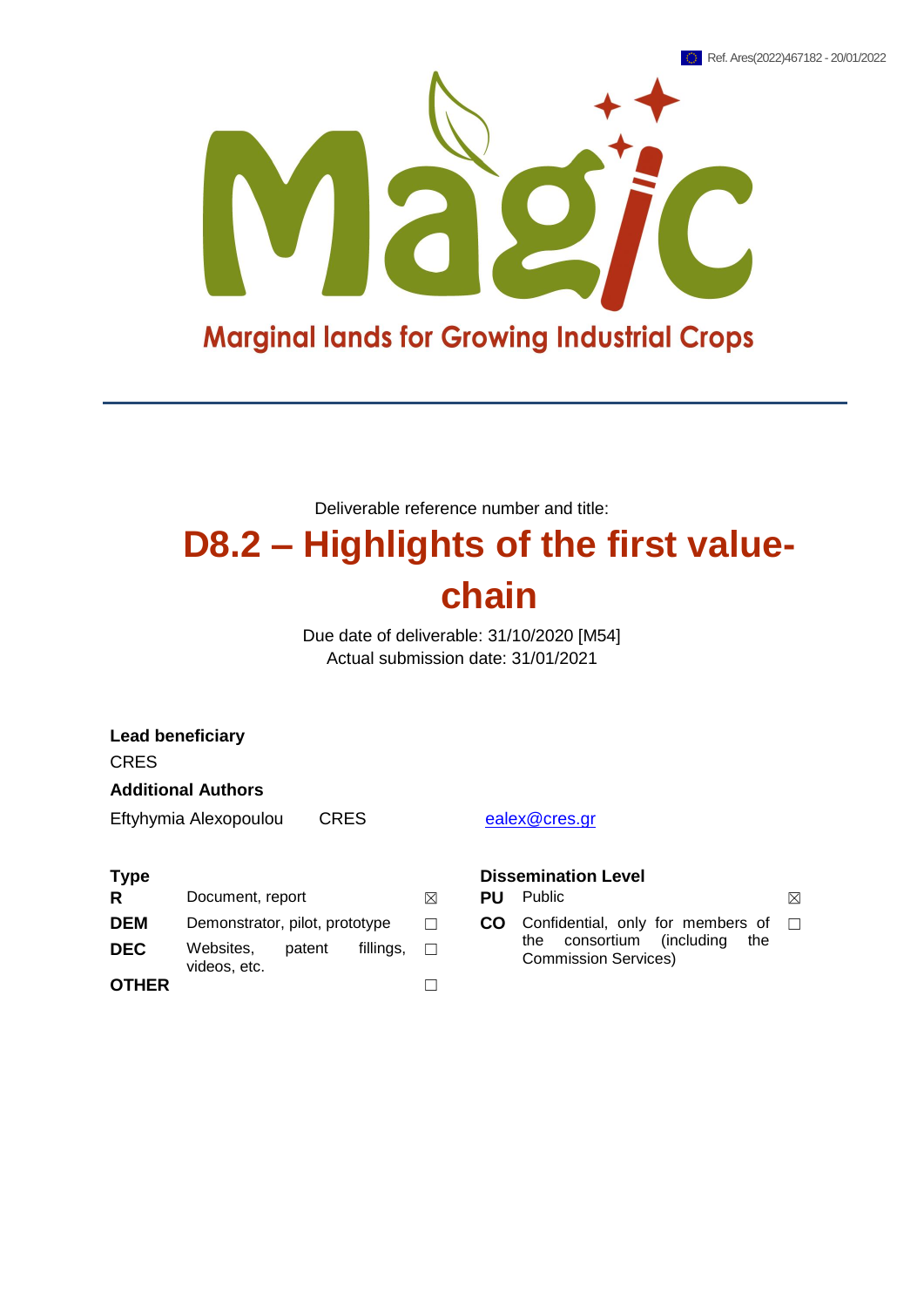



This project has received funding from the European Union's Horizon 2020 research and innovation programme under the grant agreement No. 727698.

*The sole responsibility for the content of this publication lies with the authors. It does not necessarily reflect the opinion of the Research Executive Agency (REA) or the European Commission (EC). REA or the EC are not responsible for any use that may be made of the information contained therein.*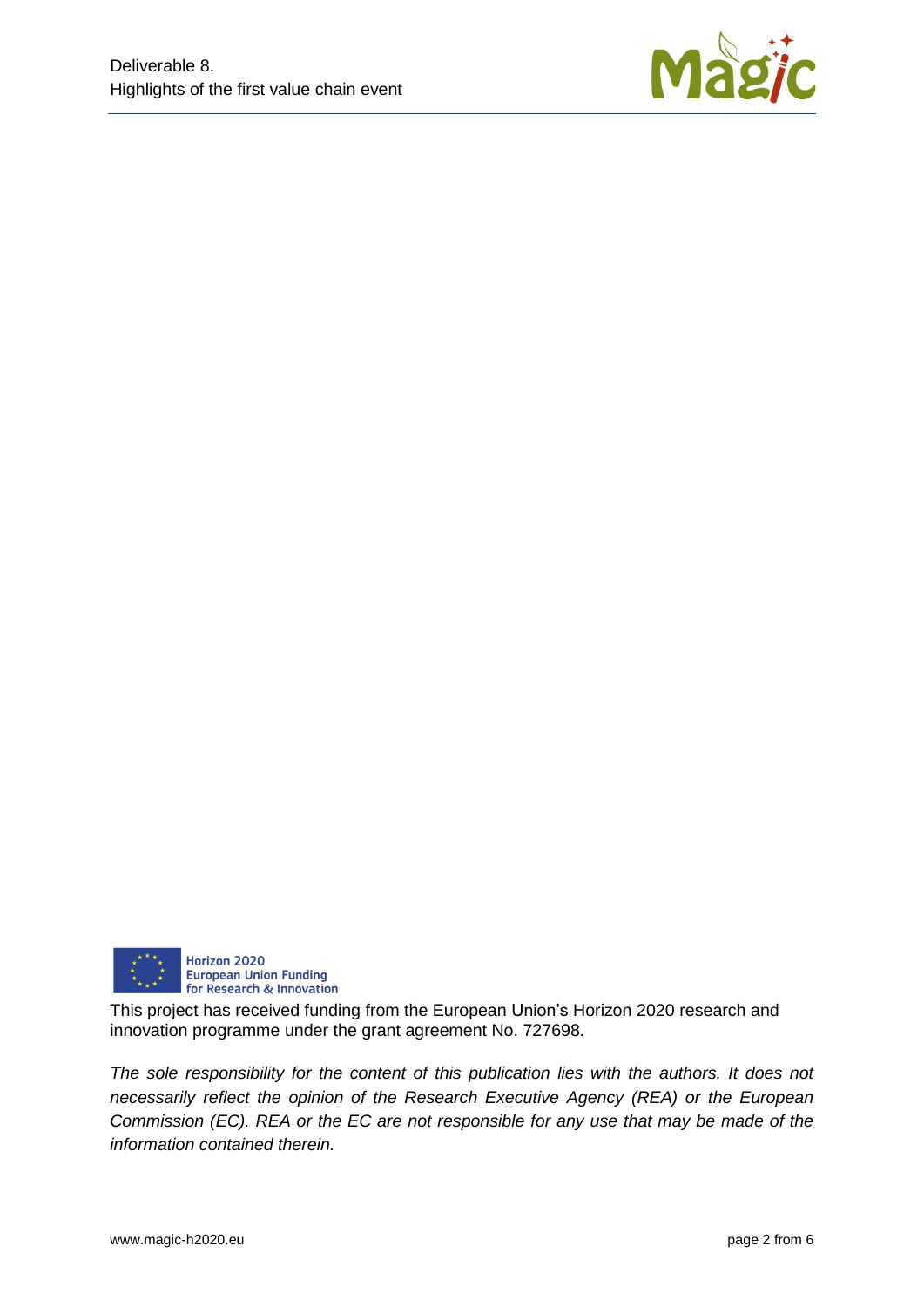

## **1 st value chain event**

The first EU value chain event of MAGIC project, organised in collaboration of PANACEA project, was focused on **oilseed crops** and took place at the premises of Imperial College London (UK) on 27/03/2018 and it was well attended by 46 participants from across the Europe. The agenda of the value-chain event is presented in the figure below.

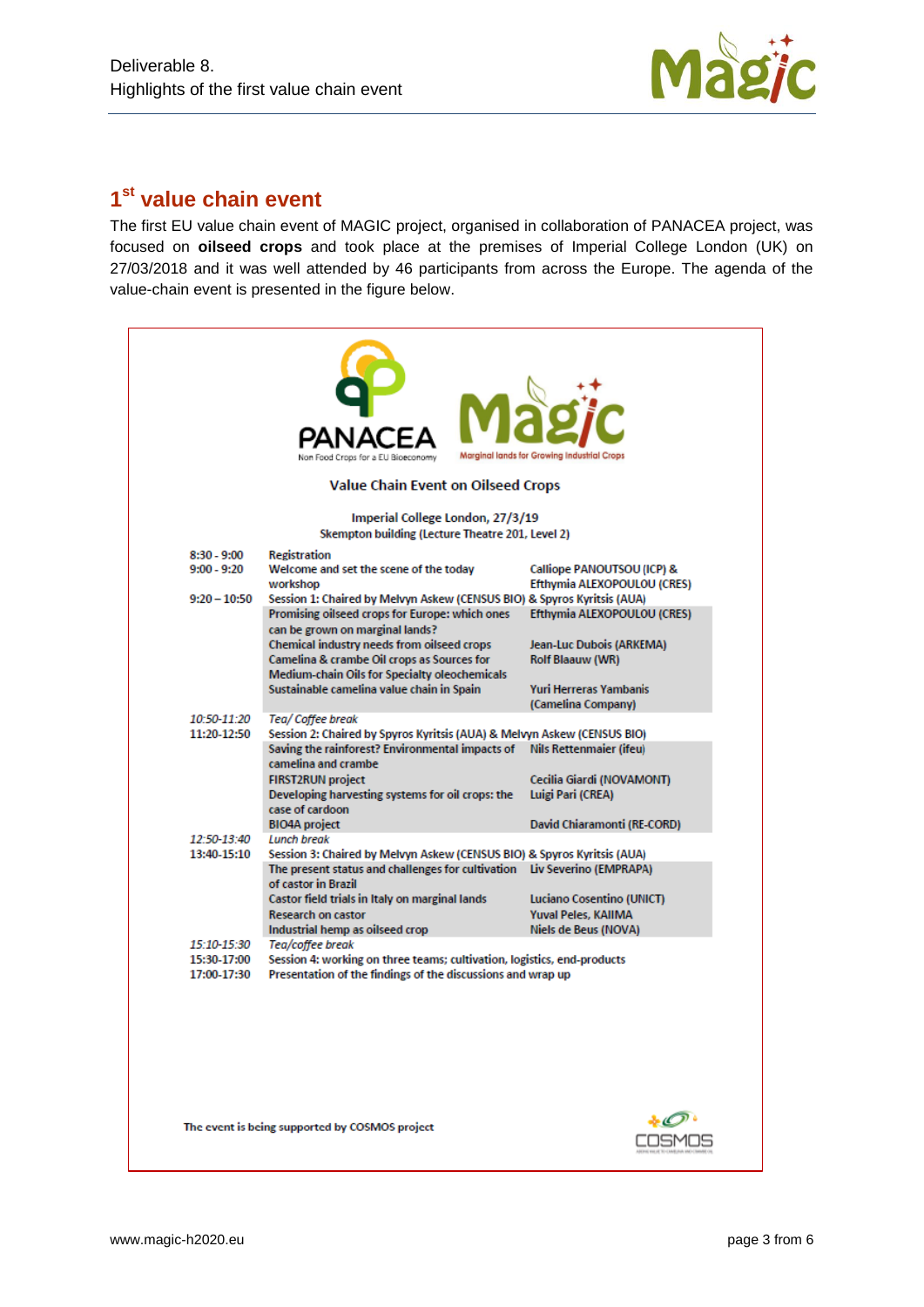

The workshop was organished in four sessions; three had been dedicated on presentations of projects/products/activities on oilseeds, while in the last session the participants had been split in three teams and discussed: the agronomy of oilseeds, the logistics and the products. Below presented few photos from the oilseeds event.

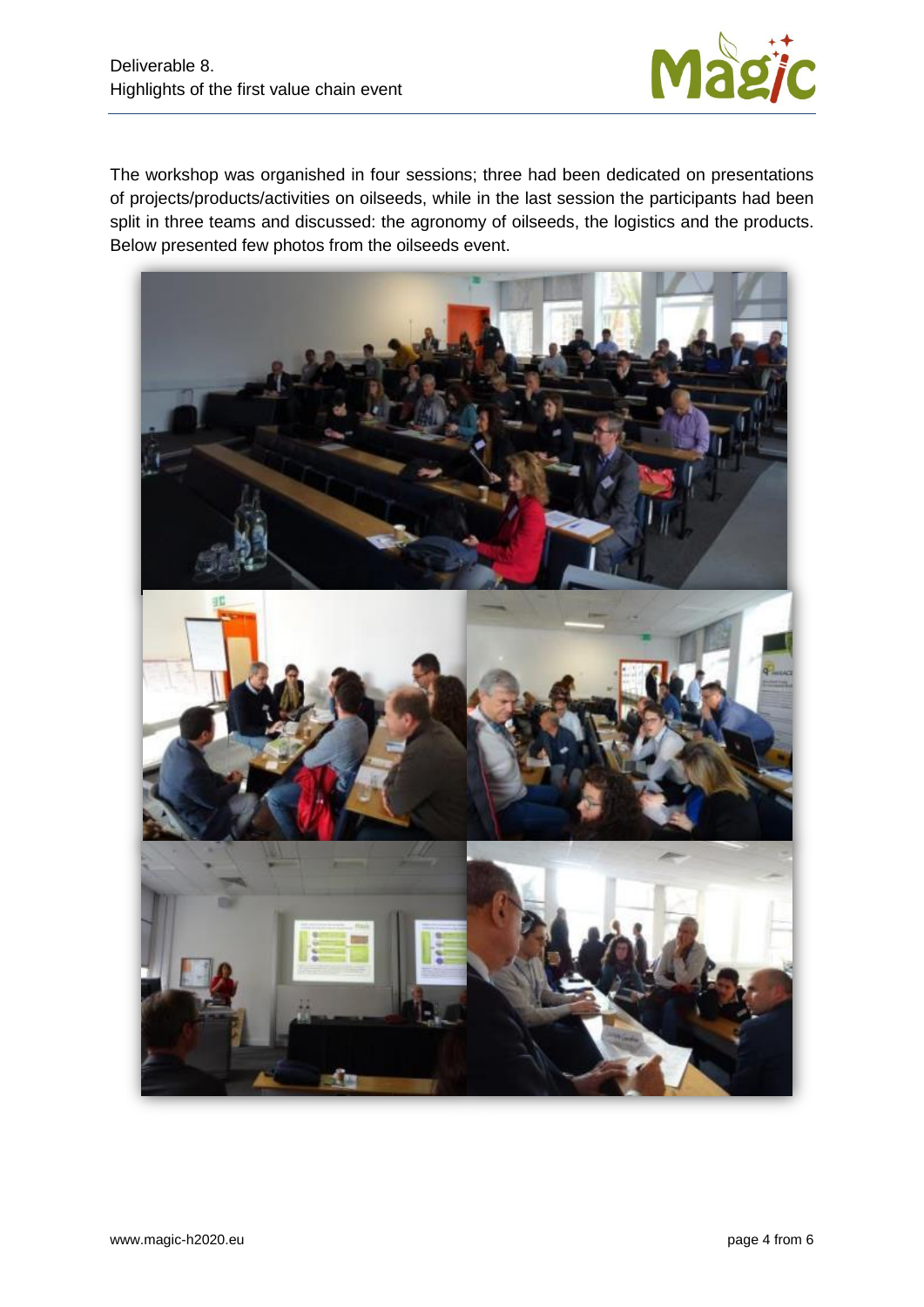

The whole workshop concentrated on the following oilseed crops: camelina, crambe, castor, safflower, industrial hemp, cardoon and lupin for two reasons:

- considered as ready for practice (PANACEA project, [www.panacea-h2020.eu\)](http://www.panacea-h2020.eu/) and
- being able to grown successfully on marginal lands facing natural constraints (MAGIC project, [www.magic-h2020.eu\)](http://www.magic-h2020.eu/)

On-going successful projects on oilseeds crops were presented as possibilities to increase the farmers' income though the access to new markets (high value biobased materials, biofuels, and bioenergy). Apart from MAGIC, cardoon had been established on marginal lands in Sardinia by NOVAMONT to produce valuable chemicals for the possible manufacture of a range of products including cosmetics and bioplastics. The goal of FIRST2RUN was harness the potential of local areas and builds a sustainable, profitable and job-creating value chain.

The value-chains of camelina and crambre were presented by COSMOS project [\(http://cosmos](http://cosmos-h2020.eu/)h<sub>2020.eu</sub>) with sound field trials in Italy, Greece, Poland and the Netherlands with seed yields for both crops between 1.5 and 2.5 t seeds/ha and oil content around 40%. Camelina seems quite interesting oilseed crop (1-3 t/ha) that can be grown throughout Europe having an increasing industry demand and ability to be grown on marginal lands with seed yields (at least 1 tn/ha), having a short growing cycle allowing the double cropping in the existing agricultural systems and as feedstock for advanced aviantion biofuels (BIO2A project, [www.bio4a.eu\)](http://www.bio4a.eu/).

It should be pointed out that the area of industrial hemp has been tripled from 2014 to 2018 and this increased was the result of the increasing demand for hemp seeds and CBD.

At the same time an increased production area was recorded in the Mediterranean countries. Lupin is a challenging oil and carbohydrate crop able to be grown on marginal lands as feedstock for cosmetics and other value added bioproducts (LIBBIO project, [www.libbio.net\)](http://www.libbio.net/).